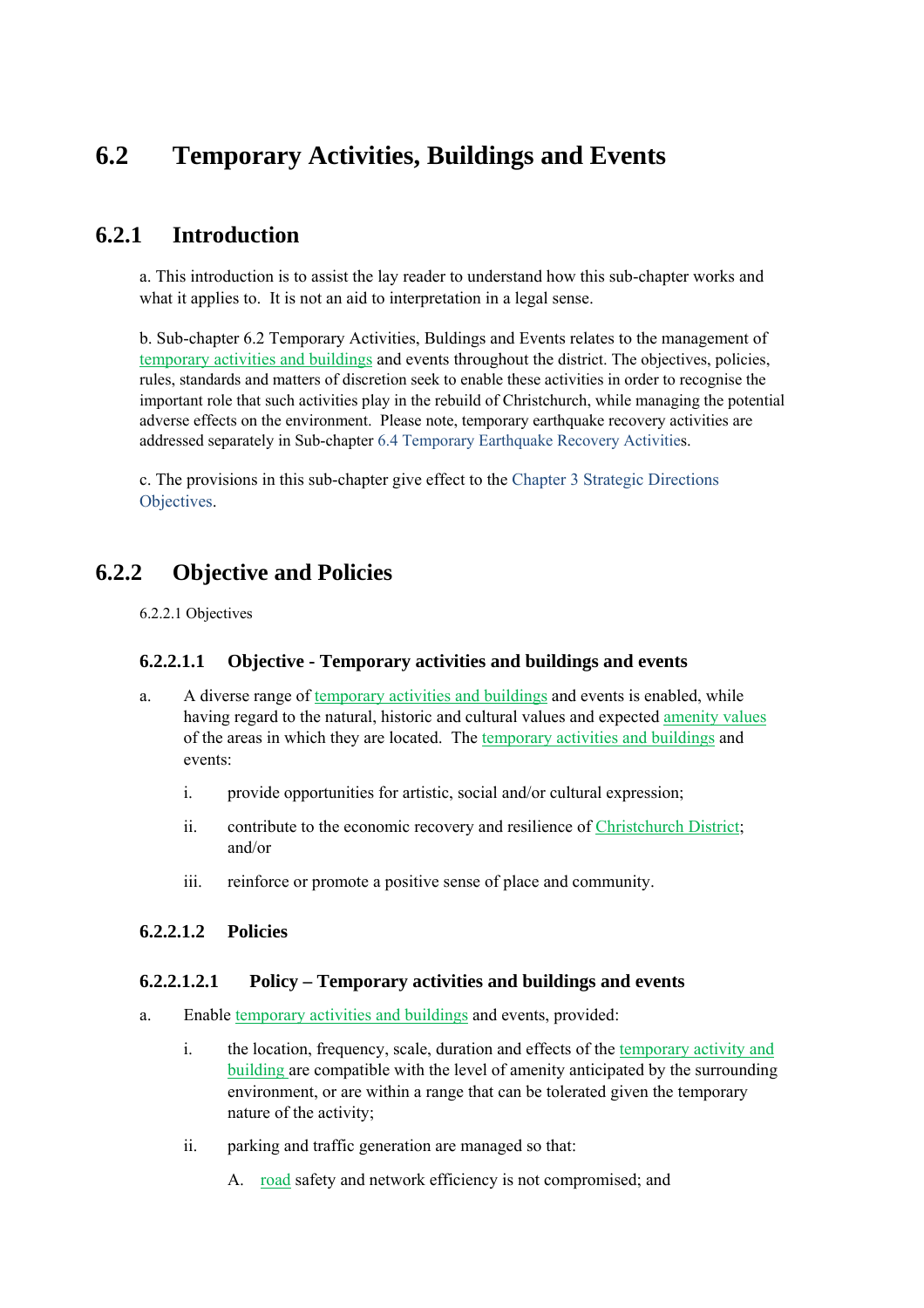- B. accessibility within and to local commercial centres and businesses is not adversely affected;
- C. temporary parking within Hagley Park does not result in disturbance to the ground, or to the root systems of trees, that would adversely affect the longterm health or life span of the trees;
- iii. public access to public open space is maintained as far as practicable, given the nature of the activity or event in question;
- iv. natural, historic or cultural values of sites are not permanently modified, damaged or destroyed; and
- v. activities, buildings or events in the vicinity of strategic infrastructure do not compromise the operation of that infrastructure or pose a safety risk.

#### **6.2.2.1.2.2 Policy – Temporary construction buildings**

b. Enable temporary buildings and other structures associated with construction projects, including temporary signage, provided that the amenity impacts on the surrounding environment are effectively managed, while recognising that within the context of the rebuild, a higher threshold of tolerance should be provided for temporary adverse amenity effects that do not compromise health or safety.

# **6.2.3 How to interpret and apply the rules**

- a. The rules that apply to temporary activities and buildings in all zones are contained in the activity status tables (including activity specific standards) in Rule 6.2.4.
- b. Temporary activities and buildings are exempt from the rules in the relevant zone chapters and other District Plan rules, except as specified below or in the activity specific standards in Rule 6.2.4.
- c. The activity status tables and standards in the following chapters and sub-chapters apply to temporary activities and buildings (where relevant):
	- 4 Hazardous Substances and Contaminated Land
	- 5 Natural Hazards: s5.10 Port Hills and Banks Peninsula Slope Instability Management Areas;
	- 6 General Rules and Procedures: 6.3 Outdoor Lighting (except as otherwise specified in Rule 6.2.4); 6.4 Noise (except as otherwise specified in Rule 6.2.4); 6.8 Signage (as specified in that sub-chapter and as specified in Rule 6.2.4);
	- 7 Transport (as specified in Rule 6.2.4);
	- 8 Subdivision, Development and Earthworks;
	- 9 Natural and Cultural Heritage;
	- 11 Utilities and Energy;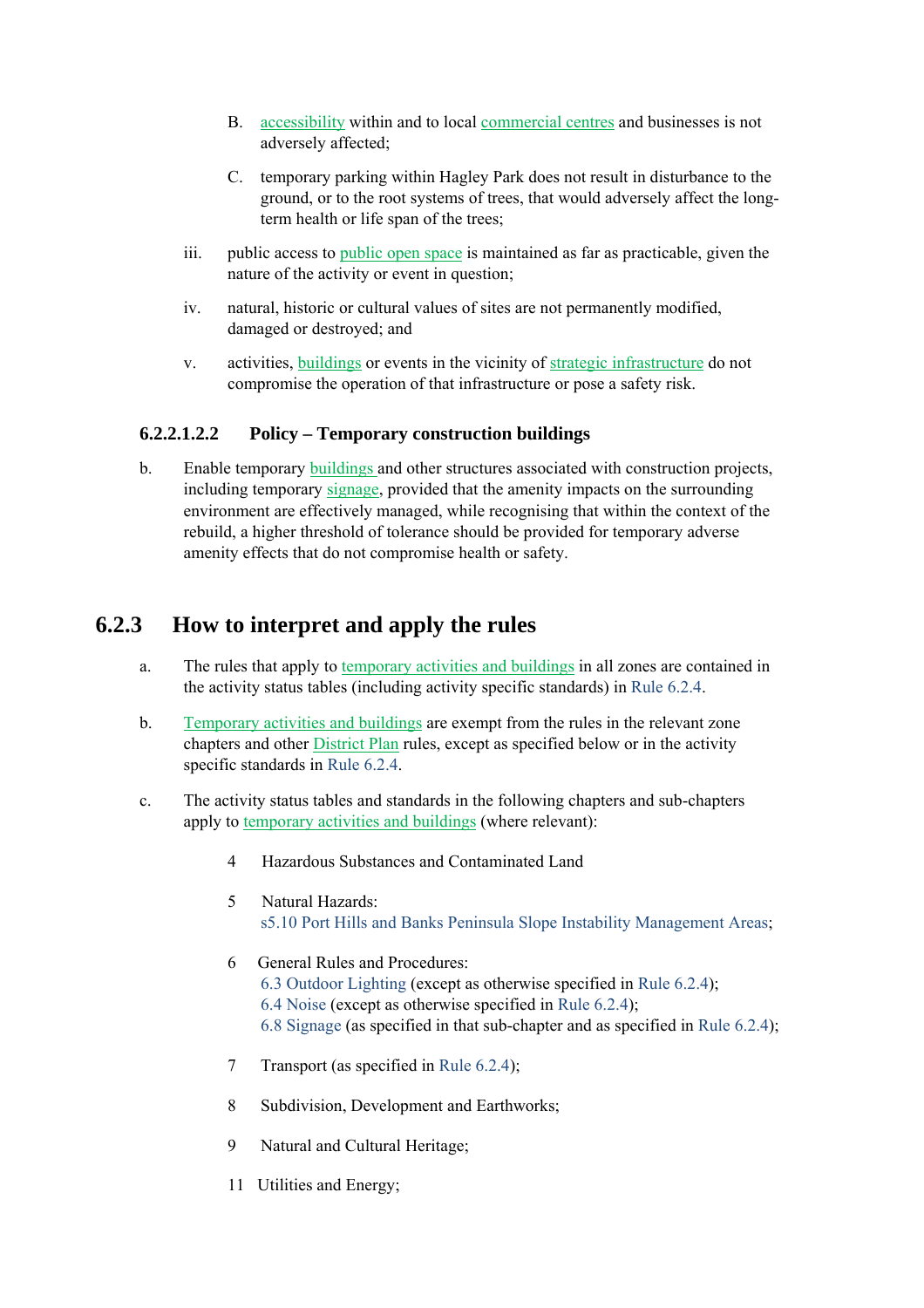- d. Rule 6.2.4 does not apply to activities and buildings anticipated by the rules in the relevant zone chapters or within the expected scope of operations for permanent facilities.
- e. In the Specific Purpose (Defence Wigram) Zone, the rules for temporary recreation activities, events or exhibitions (Rule 21.1.3.1 P2) apply instead of the rules for events and temporary markets in Rule 6.2.4.1.1 (P2 to P5, and P10).
- f. Section 6.2 does not apply to the Papakāinga/Kāinga Nohoanga Zone.

Advice note:

- 1. Temporary activities and buildings permitted by the District Plan must also comply with the Building Act, the Reserves Act, any relevant policies or bylaws, and reserve management plans prepared under the Reserves Act 1977.
- 2. Temporary activities and buildings permitted by the District Plan may also be required to obtain other licenses or permits, such as for sale of alcohol or food; erection of stands or stalls, amusement rides or devices; street performance; and temporary signage. Additional restrictions and/or licensing requirements may apply to activities in reserves where they are administered under the Reserves Act. Approval may need to be sought from the Council, New Zealand Police or other agencies.

# **6.2.4 Rules - Temporary Activities, Buildings and Events**

## **6.2.4.1 Rules - Activity status tables**

#### **6.2.4.1.1 Permitted activities**

a. The activities below are permitted activities if they meet the activity specific standards set out in the following table.

b. Activities may also be controlled, restricted discretionary, discretionary;non-complying or prohibited activities as specified in Rules 6.2.4.1.2, 6.2.4.1.3, 6.2.4.1.4; 6.2.4.1.5 or 6.2.4.1.6.

| <b>Activity</b>     |                                                                                                                       | <b>Activity specific standards</b>                                                                                                                                                                                                                                                                                                                                                                                |  |  |
|---------------------|-----------------------------------------------------------------------------------------------------------------------|-------------------------------------------------------------------------------------------------------------------------------------------------------------------------------------------------------------------------------------------------------------------------------------------------------------------------------------------------------------------------------------------------------------------|--|--|
| <b>Construction</b> |                                                                                                                       |                                                                                                                                                                                                                                                                                                                                                                                                                   |  |  |
| <b>P1</b>           | Temporary buildings ancillary to<br>an approved building,<br>construction, land subdivision or<br>demolition project. | a. No single building shall exceed $50m^2$ of $GFA$ ; except that,<br>in the Commercial Central City Business, Industrial<br>General, Industrial Heavy, Rural Quarry, Specific Purpose<br>(Tertiary Education) or Specific Purpose (Airport) Zones,<br>the GFA of a temporary construction building is not<br>restricted provided that buildings are not placed in any<br>setbacks required by the relevant zone. |  |  |
|                     |                                                                                                                       | Temporary <b>buildings</b> shall be removed from the site within<br>$b_{-}$<br>one month of completion of the project or, in the case of<br>land subdivision sales offices, within one month of the sale                                                                                                                                                                                                          |  |  |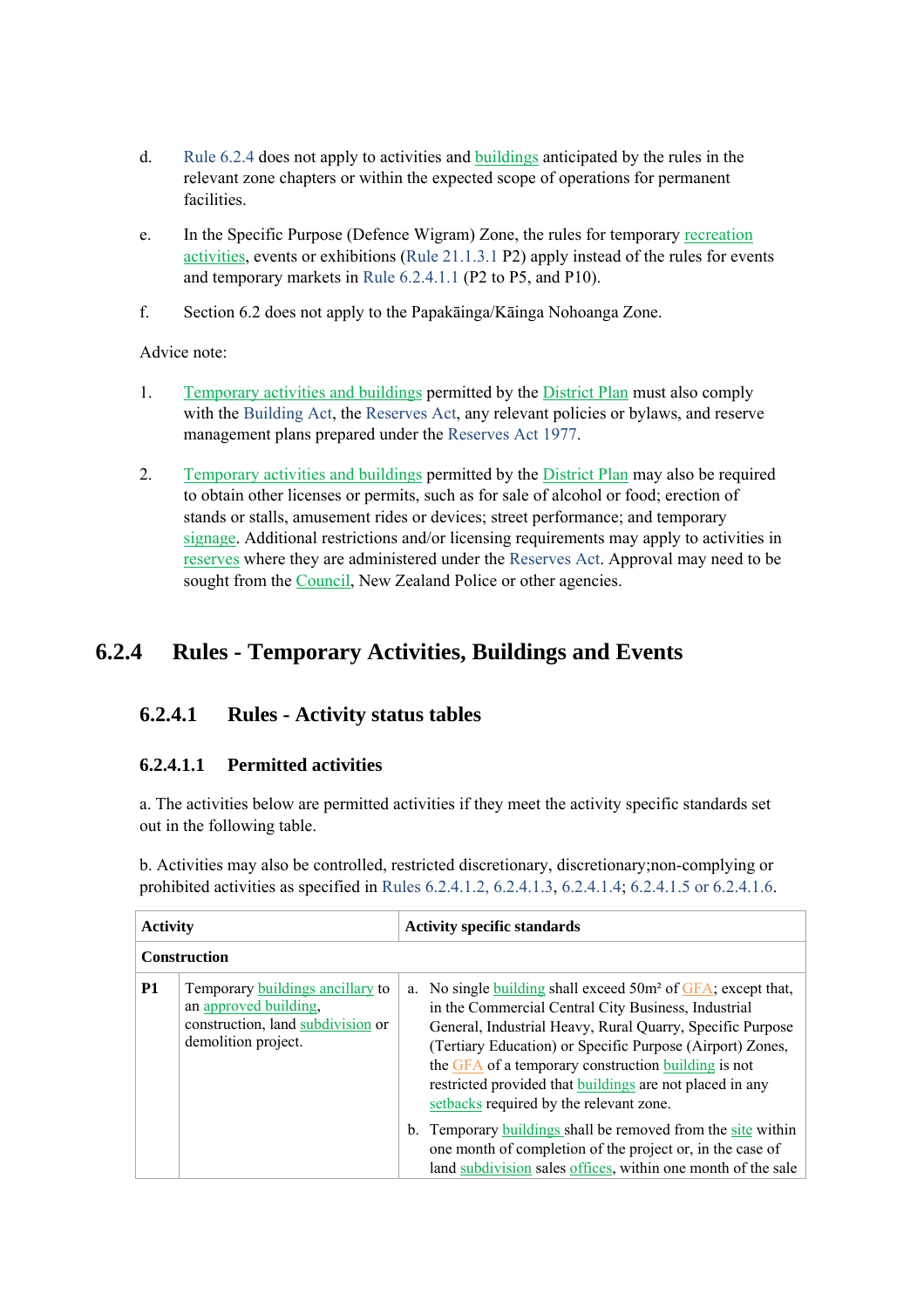| <b>Activity</b>                 |                                                                                                                                                                                                                                                              | <b>Activity specific standards</b>                                                                                                                                                                                                                                                                                                                                                                                                                      |                                                                                                                                                                                                                                                                                                                                                                                                                                                                                                                                                                                                                                                                                                                  |                                                                                               |  |
|---------------------------------|--------------------------------------------------------------------------------------------------------------------------------------------------------------------------------------------------------------------------------------------------------------|---------------------------------------------------------------------------------------------------------------------------------------------------------------------------------------------------------------------------------------------------------------------------------------------------------------------------------------------------------------------------------------------------------------------------------------------------------|------------------------------------------------------------------------------------------------------------------------------------------------------------------------------------------------------------------------------------------------------------------------------------------------------------------------------------------------------------------------------------------------------------------------------------------------------------------------------------------------------------------------------------------------------------------------------------------------------------------------------------------------------------------------------------------------------------------|-----------------------------------------------------------------------------------------------|--|
|                                 |                                                                                                                                                                                                                                                              | of the last allotment in the subdivision.<br>Temporary land subdivision sales offices shall meet the<br>$\mathbf{c}$ .<br>signage rules for the Commercial Local Zone in Sub-<br>chapter 6.8 Signs.                                                                                                                                                                                                                                                     |                                                                                                                                                                                                                                                                                                                                                                                                                                                                                                                                                                                                                                                                                                                  |                                                                                               |  |
| <b>Events</b><br>P <sub>2</sub> | Community gatherings,<br>celebrations, non-motorised<br>sporting events and<br>performances including:<br>a. carnivals and fairs;<br>b. festivals;<br>holiday observances;<br>c.<br>d. races;<br>parades;<br>e.<br>f.<br>concerts; and<br>exhibitions.<br>g. | $i$ .<br>ii.<br>$\mathbf{i}$ .<br>ii.<br>iii.<br>iv.                                                                                                                                                                                                                                                                                                                                                                                                    | a. Events shall not be open to participants for more than:<br>four consecutive weeks in any one year; or<br>six weekends in any one year (including public<br>holidays where these fall adjacent to weekends); or<br>iii.<br>twelve non-consecutive days in any one year.<br>b. Events shall meet the activity standards for temporary<br>activities and buildings in Rule 6.1.6.2.3, with the<br>exception of fireworks in association with an event, as<br>follows:<br>Any day<br>Any day with an Event<br>Permit allowing fireworks<br>New Years' Eve/Day<br>Guy Fawkes Night<br>c. From 22:00 to 7:00, events shall meet the rules for outdoor<br>lighting in Rule 6.3.6, but are otherwise exempt from Rule | From 9:00 to 22:00<br>From 9:00 to midnight<br>From $9:00$ to $1:00$ am<br>From 9:00 to 23:00 |  |
| <b>P3</b><br><b>P4</b>          | Public meetings<br>Temporary <b>buildings</b> or other<br>structures ancillary to an event                                                                                                                                                                   | Nil<br>a.                                                                                                                                                                                                                                                                                                                                                                                                                                               | 6.3.6.<br>Temporary <b>buildings</b> or other structures shall not be erected                                                                                                                                                                                                                                                                                                                                                                                                                                                                                                                                                                                                                                    |                                                                                               |  |
|                                 | listed in Rule 6.2.4.1 P2.                                                                                                                                                                                                                                   | on or remain on the site for more than two weeks before or<br>after the event opens or closes to participants.<br>b. Where events occur on non-consecutive days, on days<br>between instances of the event opening to participants,<br>public access to parts of the site that are normally<br>accessible shall not be impeded.                                                                                                                         |                                                                                                                                                                                                                                                                                                                                                                                                                                                                                                                                                                                                                                                                                                                  |                                                                                               |  |
| <b>P5</b>                       | Retailing ancillary to a<br>temporary event listed in Rule<br>6.2.4.1 P2.                                                                                                                                                                                    | Nil                                                                                                                                                                                                                                                                                                                                                                                                                                                     |                                                                                                                                                                                                                                                                                                                                                                                                                                                                                                                                                                                                                                                                                                                  |                                                                                               |  |
| <b>Filming</b>                  |                                                                                                                                                                                                                                                              |                                                                                                                                                                                                                                                                                                                                                                                                                                                         |                                                                                                                                                                                                                                                                                                                                                                                                                                                                                                                                                                                                                                                                                                                  |                                                                                               |  |
| <b>P6</b>                       | Commercial film or video<br>production and ancillary<br>buildings or structures; in any<br>zone except an industrial zone.                                                                                                                                   | a. Any such production shall not operate from the same<br>exterior location for more than 30 days in a year.<br>b. From 22:00 to 7:00, any such activity shall meet the noise<br>standards for the relevant zone in Rule 6.1.5, but is<br>otherwise exempt from noise standards in Sub-chapter 6.1.<br>c. From 22:00 to 7:00, any such activity shall meet the rules<br>for outdoor lighting in Rule 6.3.6, but is otherwise exempt<br>from Rule 6.3.6. |                                                                                                                                                                                                                                                                                                                                                                                                                                                                                                                                                                                                                                                                                                                  |                                                                                               |  |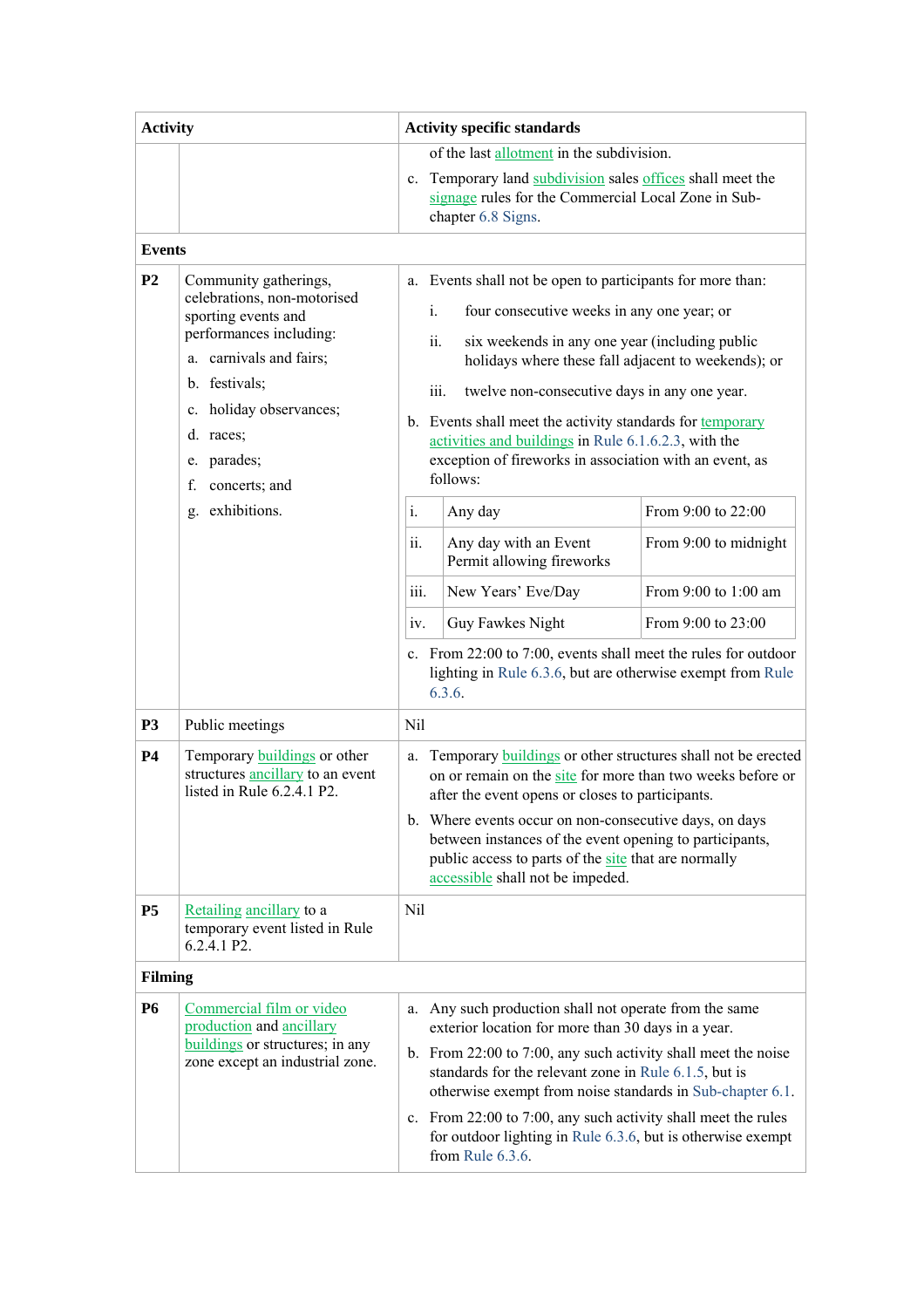| <b>Activity</b>                                    |                                                                                                                                                                                                    | <b>Activity specific standards</b>                                                                                                                                                                                                                                                 |                                                                                                                                                                                                                                                                                                          |                                                                                                                                                                                                                                                                        |  |  |
|----------------------------------------------------|----------------------------------------------------------------------------------------------------------------------------------------------------------------------------------------------------|------------------------------------------------------------------------------------------------------------------------------------------------------------------------------------------------------------------------------------------------------------------------------------|----------------------------------------------------------------------------------------------------------------------------------------------------------------------------------------------------------------------------------------------------------------------------------------------------------|------------------------------------------------------------------------------------------------------------------------------------------------------------------------------------------------------------------------------------------------------------------------|--|--|
| Temporary public artworks and community activities |                                                                                                                                                                                                    |                                                                                                                                                                                                                                                                                    |                                                                                                                                                                                                                                                                                                          |                                                                                                                                                                                                                                                                        |  |  |
| P7                                                 | Public and not-for-profit<br>community activities, education<br>activities and ancillary retailing<br>(except as provided for in Rule<br>6.2.4.1.1 P2 or P10) in:                                  | Nil                                                                                                                                                                                                                                                                                |                                                                                                                                                                                                                                                                                                          |                                                                                                                                                                                                                                                                        |  |  |
|                                                    | a. any commercial zone;<br>b. any open space zone;<br>c. the Industrial General Zone;<br>d. the Specific Purpose<br>(School) Zone;<br>e. the Specific Purpose<br>(Tertiary Education) Zone;<br>and |                                                                                                                                                                                                                                                                                    |                                                                                                                                                                                                                                                                                                          |                                                                                                                                                                                                                                                                        |  |  |
|                                                    | f. the Transport Zone.                                                                                                                                                                             |                                                                                                                                                                                                                                                                                    |                                                                                                                                                                                                                                                                                                          |                                                                                                                                                                                                                                                                        |  |  |
| <b>P8</b>                                          | <b>Public artworks.</b>                                                                                                                                                                            | Nil                                                                                                                                                                                                                                                                                |                                                                                                                                                                                                                                                                                                          |                                                                                                                                                                                                                                                                        |  |  |
| P <sub>9</sub>                                     | Structures for temporary<br>gardens.                                                                                                                                                               | Nil                                                                                                                                                                                                                                                                                |                                                                                                                                                                                                                                                                                                          |                                                                                                                                                                                                                                                                        |  |  |
|                                                    | <b>Temporary commercial activity</b>                                                                                                                                                               |                                                                                                                                                                                                                                                                                    |                                                                                                                                                                                                                                                                                                          |                                                                                                                                                                                                                                                                        |  |  |
| <b>P10</b>                                         | Temporary markets (except as<br>provided for by Rule 6.2.4.1.1<br>P <sub>2</sub> ).                                                                                                                | a.<br>$\mathbf{i}$ .<br>$\ddot{\mathbf{i}}$<br>iii.<br>IV.<br>V.<br>vi.                                                                                                                                                                                                            | Temporary markets shall not operate from a single site for<br>more that the following number of days per year:<br>Any zone not listed below<br>Any commercial zone<br><b>Transport Zone</b><br>Any open space zone<br>Specific Purpose (School)<br>Zone<br>Specific Purpose (Tertiary<br>Education) Zone | 12 days<br>Unlimited<br>Unlimited<br>Advice note:<br>1. Markets in the Transport<br>Zone may require an<br><b>Events Permit</b><br>Unlimited<br>Advice note:<br>1. Markets in public open<br>spaces and reserves may<br>require an Events Permit<br>26 days<br>26 days |  |  |
| <b>P11</b>                                         | Temporary retail activity in the<br>Central City, not ancillary to<br>another temporary activity and<br>building, until 30 April 2018.                                                             | Temporary retail activity shall not occur in the Residential<br>a.<br>Central City Zone;<br>b. In all zones other than the Central City Business and Avon<br>River Precinct/Te Papa Ōtākaro Zones, temporary retail<br>activity shall be limited to 30m <sup>2</sup> GFA per site. |                                                                                                                                                                                                                                                                                                          |                                                                                                                                                                                                                                                                        |  |  |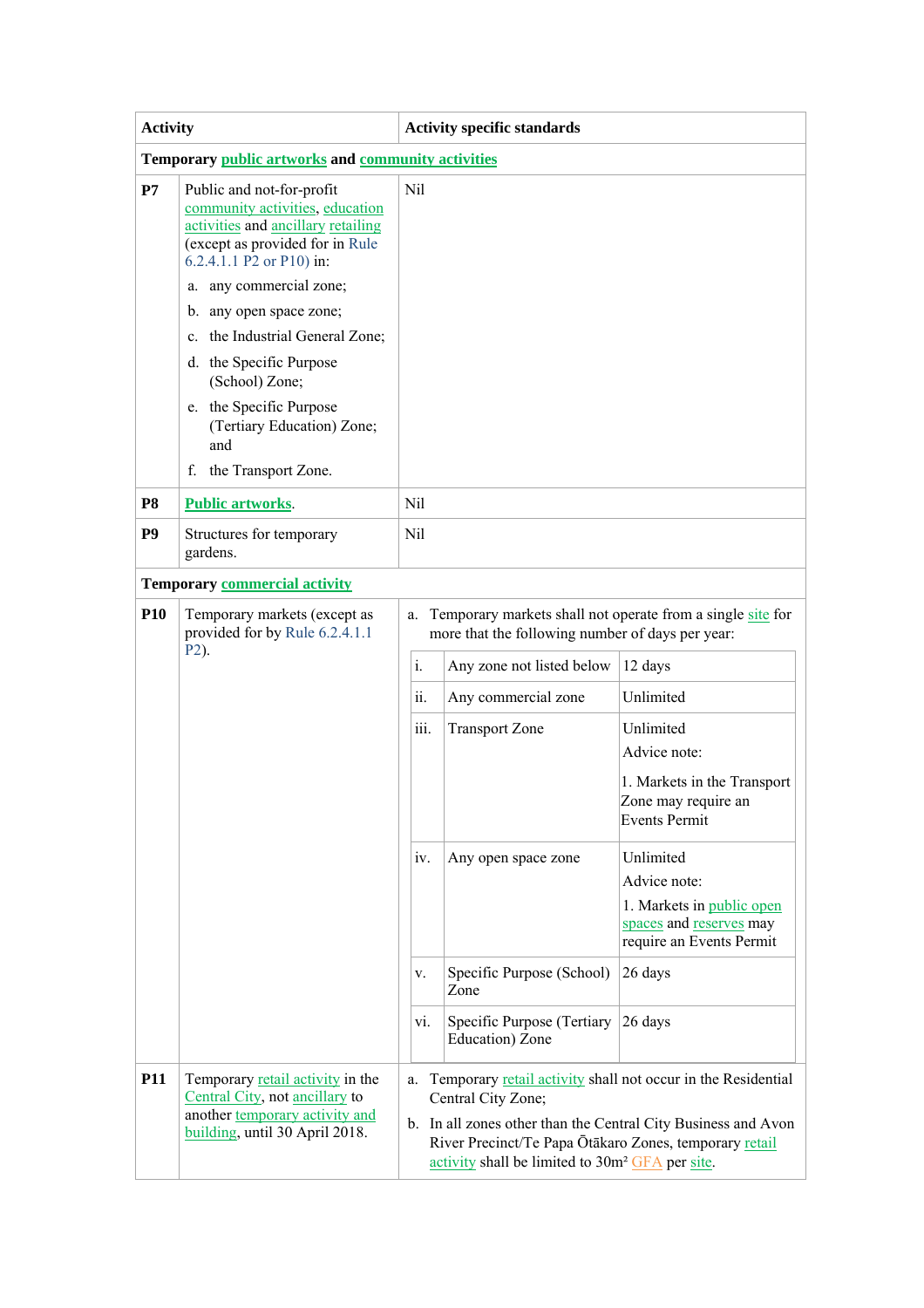| <b>Activity</b> |                                                                                                  |    |                | <b>Activity specific standards</b>                                                                                                                                                                                                                                     |
|-----------------|--------------------------------------------------------------------------------------------------|----|----------------|------------------------------------------------------------------------------------------------------------------------------------------------------------------------------------------------------------------------------------------------------------------------|
|                 |                                                                                                  |    |                | c. Any retail activity shall meet all relevant rules for<br>permanent activities for the relevant zone (including<br>signage), except for the following:                                                                                                               |
|                 |                                                                                                  |    | $\mathbf{1}$ . | RD1 and RD2 under Rule 15.10.1.3;                                                                                                                                                                                                                                      |
|                 |                                                                                                  |    | ii.            | Rule 15.10.2.1 Building setback and continuity;                                                                                                                                                                                                                        |
|                 |                                                                                                  |    | iii.           | Rule 15.10.2.2 Verandas;                                                                                                                                                                                                                                               |
|                 |                                                                                                  |    | iv.            | Rule 15. 10.2.4 Minimum number of floors;                                                                                                                                                                                                                              |
|                 |                                                                                                  |    | V.             | Rule 15. 10.2.5 Flexibility in building design for<br>future uses;                                                                                                                                                                                                     |
|                 |                                                                                                  |    | vi.            | Rule 15.11.2.1 Landscaping and trees;                                                                                                                                                                                                                                  |
|                 |                                                                                                  |    | vii.           | Rule 15.11.2.3 Flexibility in building design for<br>future uses;                                                                                                                                                                                                      |
|                 |                                                                                                  |    |                | viii. RD1 under Rule 15.11.1.3;                                                                                                                                                                                                                                        |
|                 |                                                                                                  |    | ix.            | Rule 15.12.2.2 Flexibility in building design for<br>future uses;                                                                                                                                                                                                      |
|                 |                                                                                                  |    | X.             | Rule 15.12.2.4 Street scene, landscaping and open<br>space;                                                                                                                                                                                                            |
|                 |                                                                                                  |    | xi.            | Rule 15.12.2.7 Verandas on Colombo and High<br>Streets;                                                                                                                                                                                                                |
|                 |                                                                                                  |    | xii.           | Rule 15.12.2.8 Minimum number of floors on<br>Colombo and High Streets;                                                                                                                                                                                                |
|                 |                                                                                                  |    |                | xiii. Rule 15.5.2.6 b. i and ii. Landscaping and trees;                                                                                                                                                                                                                |
|                 |                                                                                                  |    |                | xiv. Rule 15.5.2.2 b. Building setback from road<br>boundaries.                                                                                                                                                                                                        |
|                 |                                                                                                  |    |                | d. The relevant transport rules in Chapter 7.                                                                                                                                                                                                                          |
|                 |                                                                                                  |    |                | Advice note:                                                                                                                                                                                                                                                           |
|                 |                                                                                                  | 1. |                | By 30 April 2018, any temporary retail activity provided<br>for by Rule 6.2.4.1.1 P11, with the exception of food<br>trucks (see Rule 6.2.4.1.1 P12 below), must meet all<br>relevant District Plan provisions for permanent activities.                               |
|                 |                                                                                                  | 2. |                | While food trucks in public places are permitted for the<br>purposes of the District Plan, their location and frequency<br>will generally be regulated by licences and they will need<br>to comply with the relevant policies, bylaws and reserve<br>management plans. |
| P <sub>12</sub> | Food trucks not ancillary to<br>another temporary activity and<br>building, after 30 April 2018. |    |                | a. Food trucks shall not be located in the Residential Central<br>City Zone;<br>b. In all zones other than the Central City Business and Avon<br>River Precinct/Te Papa Ōtākaro Zones, food trucks shall be                                                            |
|                 |                                                                                                  |    |                | limited to 30m <sup>2</sup> GFA per site.                                                                                                                                                                                                                              |
|                 |                                                                                                  |    |                | c. Food trucks shall meet all relevant rules for permanent<br>activities for the relevant zone (including signage), except                                                                                                                                             |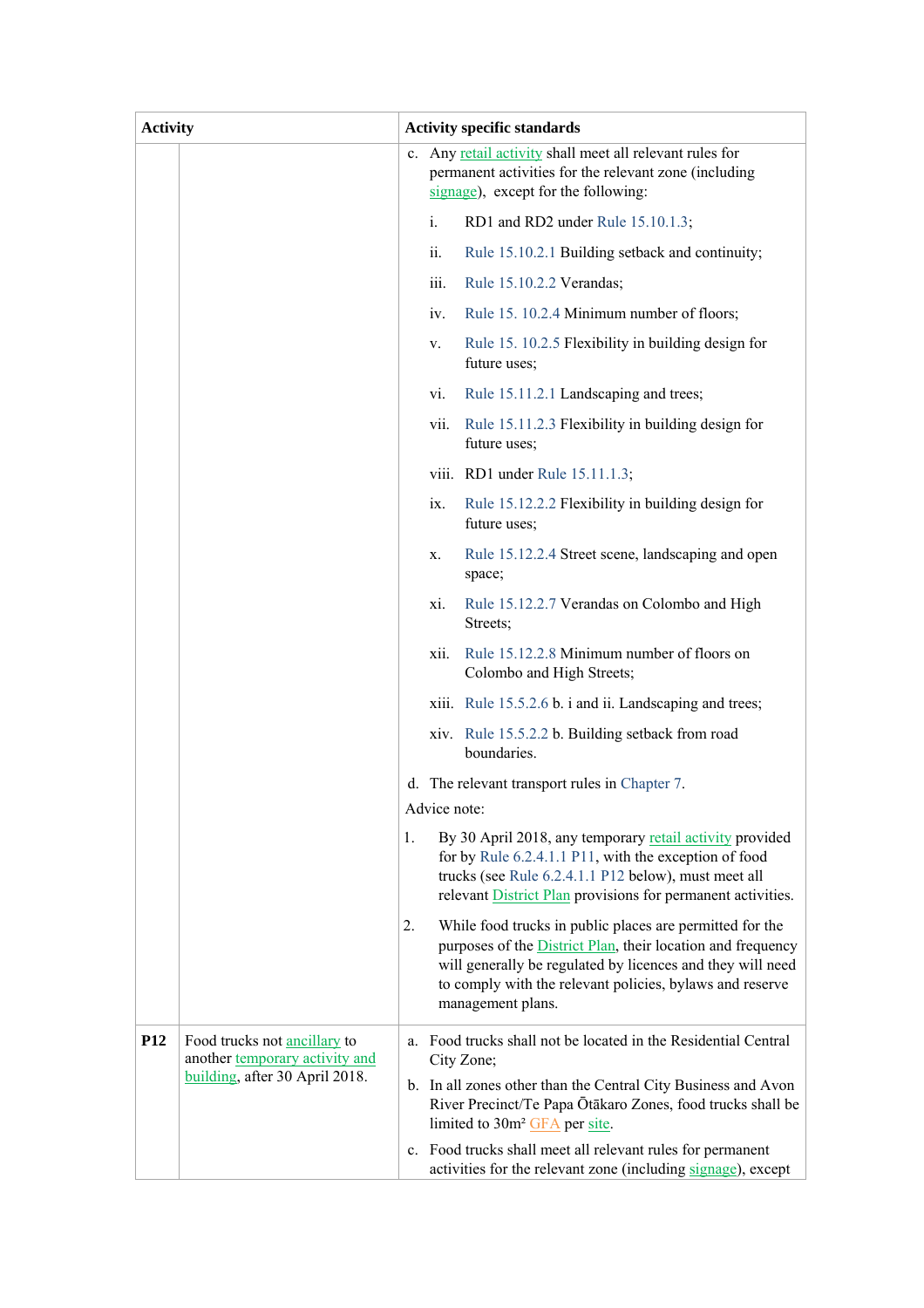| <b>Activity</b> |                                                                 | <b>Activity specific standards</b>      |              |                                                                                                                                                                                                                                                                        |  |
|-----------------|-----------------------------------------------------------------|-----------------------------------------|--------------|------------------------------------------------------------------------------------------------------------------------------------------------------------------------------------------------------------------------------------------------------------------------|--|
|                 |                                                                 |                                         |              | for the following:                                                                                                                                                                                                                                                     |  |
|                 |                                                                 |                                         | i.           | RD1 and RD2 under Rule 15.10.1.3;                                                                                                                                                                                                                                      |  |
|                 |                                                                 |                                         | ii.          | Rule 15.10.2.1 Building setback and continuity;                                                                                                                                                                                                                        |  |
|                 |                                                                 |                                         | iii.         | Rule 15.10.2.2 Verandas;                                                                                                                                                                                                                                               |  |
|                 |                                                                 |                                         | iv.          | Rule 15. 10.2.4 Minimum number of floors;                                                                                                                                                                                                                              |  |
|                 |                                                                 |                                         | V.           | Rule 15. 10.2.5 Flexibility in building design for<br>future uses;                                                                                                                                                                                                     |  |
|                 |                                                                 |                                         | vi.          | Rule 15.11.2.1 Landscaping and trees;                                                                                                                                                                                                                                  |  |
|                 |                                                                 |                                         | vii.         | Rule 15.11.2.3 Flexibility in building design for<br>future uses;                                                                                                                                                                                                      |  |
|                 |                                                                 |                                         |              | viii. RD1 under Rule 15.11.1.3;                                                                                                                                                                                                                                        |  |
|                 |                                                                 |                                         | ix.          | Rule 15.12.2.2 Flexibility in building design for<br>future uses;                                                                                                                                                                                                      |  |
|                 |                                                                 |                                         | X.           | Rule 15.12.2.4 Street scene, landscaping and open<br>space;                                                                                                                                                                                                            |  |
|                 |                                                                 |                                         | xi.          | Rule 15.12.2.7 Verandas on Colombo and High<br>Streets;                                                                                                                                                                                                                |  |
|                 |                                                                 |                                         | xii.         | Rule 15.12.2.8 Minimum number of floors on<br>Colombo and High Streets;                                                                                                                                                                                                |  |
|                 |                                                                 |                                         |              | xiii. Rule 15.5.2.6 b. i and ii. Landscaping and trees;                                                                                                                                                                                                                |  |
|                 |                                                                 |                                         |              | xiv. Rule 15.5.2.2 b. Building setback from road<br>boundaries.                                                                                                                                                                                                        |  |
|                 |                                                                 |                                         |              | d. The relevant transport rules in Chapter 7.                                                                                                                                                                                                                          |  |
|                 |                                                                 |                                         | week.        | e. After 30 April 2018, food trucks shall not operate from the<br>same privately-owned site for more than ten hours per                                                                                                                                                |  |
|                 |                                                                 |                                         | Advice note: |                                                                                                                                                                                                                                                                        |  |
|                 |                                                                 | 1.                                      |              | While food trucks in public places are permitted for the<br>purposes of the District Plan, their location and frequency<br>will generally be regulated by licences and they will need<br>to comply with the relevant policies, bylaws and reserve<br>management plans. |  |
| P <sub>13</sub> | Temporary commercial services<br>in the Commercial Central City | a.                                      |              | Temporary commercial services shall not exceed 30m <sup>2</sup><br>GFA per site.                                                                                                                                                                                       |  |
|                 | Business Zone, until 30 April<br>2018.                          |                                         |              | b. Any temporary commercial service shall meet all relevant<br>rules for permanent activities for the relevant zone<br>(including signage), except for the following:                                                                                                  |  |
|                 |                                                                 | i.<br>RD1 and RD2 under Rule 15.10.1.3; |              |                                                                                                                                                                                                                                                                        |  |
|                 |                                                                 |                                         | ii.          | Rule 15.10.2.1 Building setback and continuity;                                                                                                                                                                                                                        |  |
|                 |                                                                 |                                         | iii.         | Rule 15.10.2.2 Verandas;                                                                                                                                                                                                                                               |  |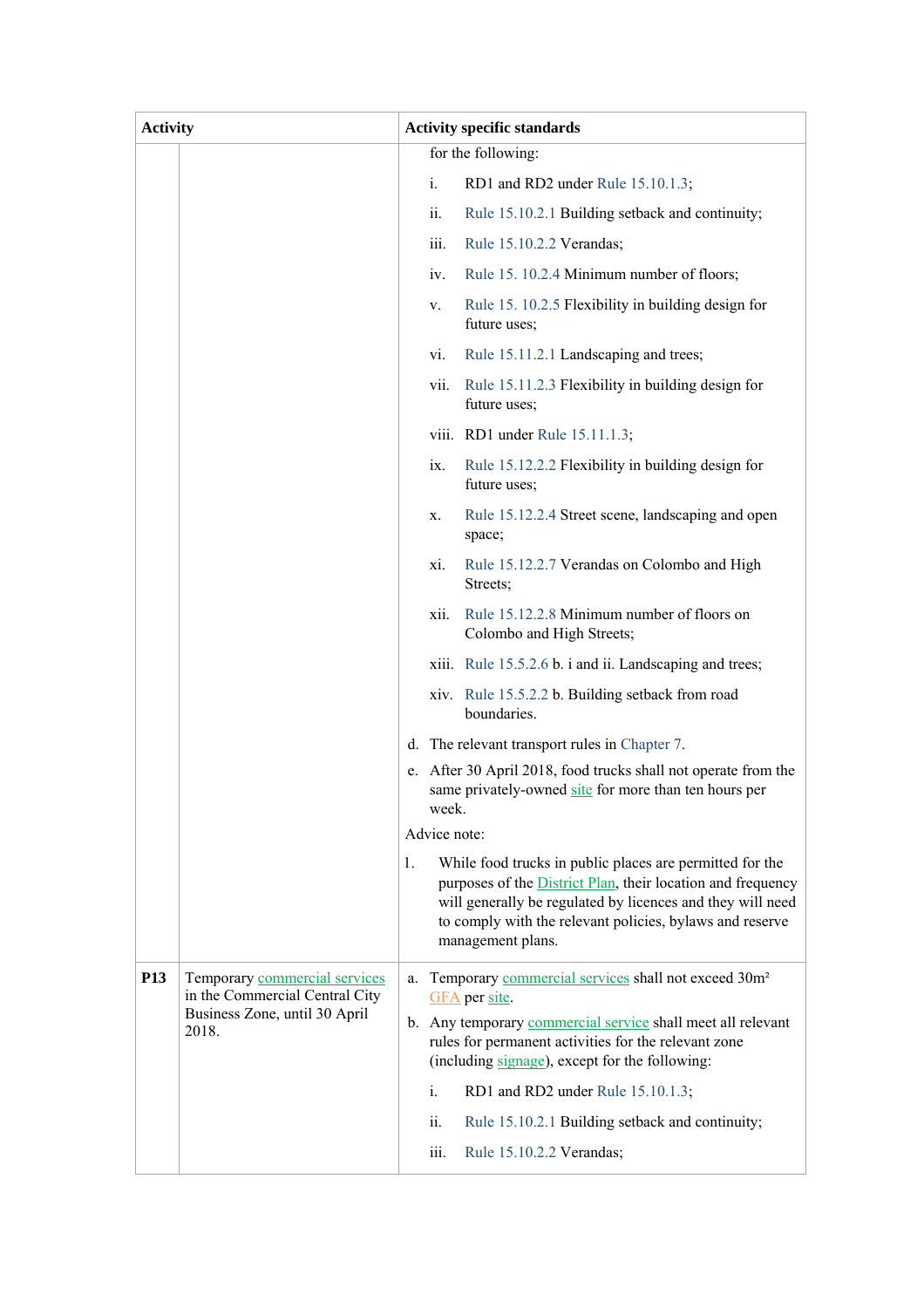| <b>Activity</b> |                                                                                            | <b>Activity specific standards</b>                                                                                                                                                                       |  |  |  |
|-----------------|--------------------------------------------------------------------------------------------|----------------------------------------------------------------------------------------------------------------------------------------------------------------------------------------------------------|--|--|--|
|                 |                                                                                            | Rule 15.10.2.4 Minimum number of floors;<br>$\mathbf{IV}$ .<br>Rule 15.10.2.5 Flexibility in building design for<br>$V_{\cdot}$<br>future uses;<br>The relevant transport rules in Chapter 7.<br>$c_{-}$ |  |  |  |
|                 |                                                                                            | Advice note:<br>By 30 April 2018, any temporary commercial service<br>1.<br>provided for by Rule 6.2.4.1.1 P13 must meet all District<br>Plan provisions for permanent activities.                       |  |  |  |
| <b>Training</b> |                                                                                            |                                                                                                                                                                                                          |  |  |  |
| <b>P14</b>      | Temporary military training<br>activities and emergency<br>management training activities. | Temporary military training activities and emergency<br>a.<br>management training activities shall meet the noise<br>standards in Rule $6.1.6.2.2$ .                                                     |  |  |  |

### **6.2.4.1.2 Controlled activities**

There are no controlled activities.

### **6.2.4.1.3 Restricted discretionary activities**

a. The activities listed below are restricted discretionary activities.

b. Discretion to grant or decline consent and impose conditions is restricted to the matters of discretion set out in Rule 6.2.5, as set out in the following table.

| <b>Activity</b> |                                                                                                                                                                                                                             | The Council's discretion shall be limited<br>to the following matters:                                                                                                                                                                                                                                             |
|-----------------|-----------------------------------------------------------------------------------------------------------------------------------------------------------------------------------------------------------------------------|--------------------------------------------------------------------------------------------------------------------------------------------------------------------------------------------------------------------------------------------------------------------------------------------------------------------|
| RD1             | Any activity listed in Rule 6.2.4.1.1 P1<br>a.<br>that does not meet one or more of the<br>activity specific standards.<br>Any application arising from this rule<br>b.<br>shall not be limited or publicly notified.       | Amenity – Rule $6.2.5.1$<br>a.<br>b. Transport - Rule $6.2.5.2$<br>c. Site disturbance or alteration – Rule<br>6.2.5.5                                                                                                                                                                                             |
| RD2             | Temporary activities and buildings:<br>a. not provided for by Rule 6.2.4.1.1 P2 to<br>$P14$ ; or<br>b. listed in Rule $6.2.4.1.1$ P2 to P14 that do<br>not meet one or more of the relevant<br>activity specific standards. | a. Amenity – Rule $6.2.5.1$<br>b. Transport - Rule $6.2.5.2$<br>c. Economic recovery and resilience – Rule<br>6.2.5.3<br>Competing requirements for the location<br>d.<br>$-$ Rule 6.2.5.4<br>e. Site disturbance or alteration – Rule<br>6.2.5.5<br>Additional matters for Hagley Park -<br>f.<br>Rule 6.2.5.6 a. |
| RD <sub>3</sub> | Motorised sporting events                                                                                                                                                                                                   | a. Amenity – Rule $6.2.5.1$<br>b. Transport – Rule $6.2.5.2$<br>c. Economic recovery and resilience – Rule                                                                                                                                                                                                         |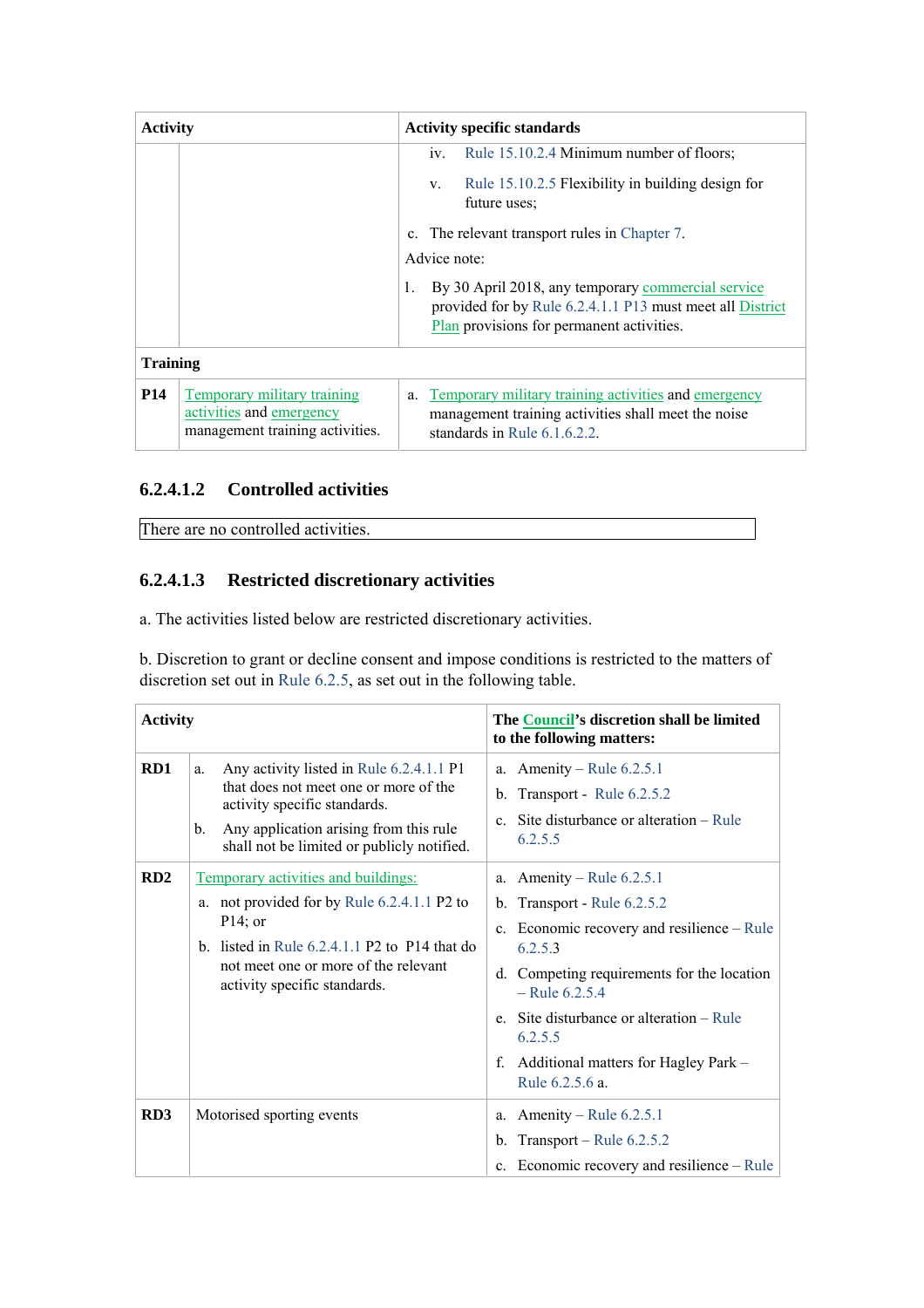| <b>Activity</b> |                                                                                                                                                                                                                                                                                                                                                           | The Council's discretion shall be limited<br>to the following matters:                                                                      |
|-----------------|-----------------------------------------------------------------------------------------------------------------------------------------------------------------------------------------------------------------------------------------------------------------------------------------------------------------------------------------------------------|---------------------------------------------------------------------------------------------------------------------------------------------|
|                 |                                                                                                                                                                                                                                                                                                                                                           | 6.2.5.3<br>Competing requirements for the location<br>d.<br>$-$ Rule 6.2.5.4<br>Site disturbance or alteration – Rule<br>$e_{-}$<br>6.2.5.5 |
| RD4             | Within a Wāhi Tapu/Wāhi Taonga site of<br>Ngāi Tahu Cultural Significance identified in<br>Schedule 9.5.6.1, any:<br>a. event or temporary market attracting<br>more than 500 people;<br>b. temporary military training activity<br>involving:<br>$i$ .<br>more than 500 people; or<br>ii.<br>the discharge of ammunition or<br>detonation of explosives. | Wāhi Tapu/Wāhi Taonga, Mahaanui Iwi<br>a.<br>Management Plan Silent Files and<br>Kaitōrete Spit - Rule 9.5.5.1                              |
| RD <sub>5</sub> | Within Hagley Park, temporary parking<br>a.<br>ancillary to an activity provided for as P1<br>- P14 in Rule 6.2.4.1.1 or RD1 - RD4 in<br>Rule 6.2.4.1.3, which is located within<br>the dripline of a tree.                                                                                                                                               | a. Additional matters for Hagley Park -<br>Rule 6.2.5.6 b.                                                                                  |

# **6.2.4.1.4 Discretionary activities**

a. The activities listed below are discretionary activities.

| <b>Activity</b> |    |                                                                                                                                                     |                                                                                                                                                                                                                                                |  |  |  |
|-----------------|----|-----------------------------------------------------------------------------------------------------------------------------------------------------|------------------------------------------------------------------------------------------------------------------------------------------------------------------------------------------------------------------------------------------------|--|--|--|
| D1              |    | In a Site of Ecological Significance listed in Schedule A of Appendix 9.1.6.1, or in the Coastal<br>Environment as shown on the Planning Maps, any: |                                                                                                                                                                                                                                                |  |  |  |
|                 |    |                                                                                                                                                     | a. event or temporary market in an exterior location, other than:                                                                                                                                                                              |  |  |  |
|                 |    | i.                                                                                                                                                  | events confined to existing tracks or paved areas;                                                                                                                                                                                             |  |  |  |
|                 |    | ii.                                                                                                                                                 | events located in Permitted Temporary Activities Areas identified in Appendix<br>6.11.10;                                                                                                                                                      |  |  |  |
|                 |    | iii.                                                                                                                                                | in the Coastal Environment only, events in any commercial, industrial, residential or<br>specific purpose zone, or the Open Space Community Parks or Transport Zones.                                                                          |  |  |  |
|                 |    |                                                                                                                                                     | b. commercial film or video production in an exterior location, other than such production<br>using pre-existing formed tracks or paved surfaces, or located in Permitted Temporary<br>Activities Areas identified in Appendix 6.11.10, which: |  |  |  |
|                 |    | i.                                                                                                                                                  | lasts longer than three days; or                                                                                                                                                                                                               |  |  |  |
|                 |    | ii.                                                                                                                                                 | involves more than 200 people; or                                                                                                                                                                                                              |  |  |  |
|                 |    | iii.                                                                                                                                                | involves motorised vehicle use, other than in the area of open unvegetated beach on<br>the seaward side between Heyders Road and the mouth of the Waimakariri River.                                                                           |  |  |  |
|                 | c. |                                                                                                                                                     | temporary military training activity in an exterior location, other than such activity using<br>pre-existing formed tracks or paved surfaces, or located in Permitted Temporary Activities                                                     |  |  |  |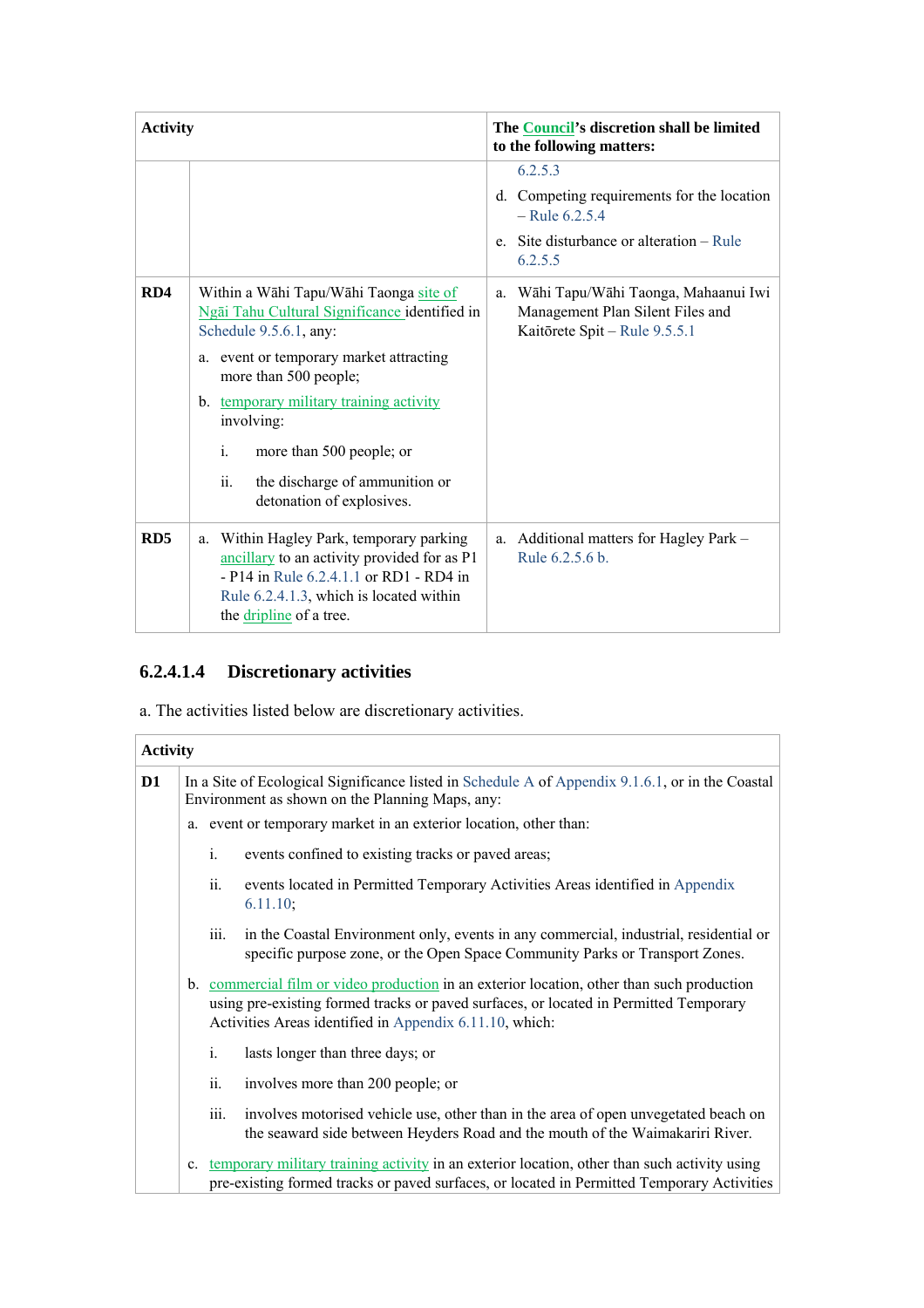| <b>Activity</b> |      |                                                                                                                                                                                                  |
|-----------------|------|--------------------------------------------------------------------------------------------------------------------------------------------------------------------------------------------------|
|                 |      | Areas identified in Appendix 6.11.10, which:                                                                                                                                                     |
|                 | i.   | lasts longer than three days and involves more than 30 people; or                                                                                                                                |
|                 | ii.  | involves more than 200 people; or                                                                                                                                                                |
|                 | iii. | involves the discharge of ammunition or detonation of explosives;                                                                                                                                |
|                 | IV.  | involves motorised vehicle use, other than in the area of open unvegetated beach on<br>the seaward side between Heyders Road and the mouth of the Waimakariri River.                             |
|                 | V.   | involves boat launching, other than from an existing boat launch or in the area of<br>open unvegetated beach on the seaward side between Heyders Road and the mouth<br>of the Waimakariri River. |

### **6.2.4.1.5 Non-complying activities**

The activities listed below are non-complying activities.

|     | <b>Activity</b>                                                                                                                                                                                                                                                                                     |  |  |
|-----|-----------------------------------------------------------------------------------------------------------------------------------------------------------------------------------------------------------------------------------------------------------------------------------------------------|--|--|
| NC1 | Any temporary buildings or structures within 12 metres of the centre line of a 110kV or a<br>220kV National Grid transmission line or within 10 metres of the centre line of a 66kV<br>National Grid transmission line where any part of the building or structure exceeds 2.5 metres<br>in height. |  |  |

#### **6.2.4.1.6 Prohibited activities**

There are no prohibited activities.

# **6.2.5 Rules - Matters of discretion**

a. When considering applications for restricted discretionary activities, the Council's discretion to grant or decline consent, or impose conditions, is restricted to the matters over which discretion is restricted in the table in Rule 6.2.4.3, and as set out for that matter below.

## **6.2.5.1 Amenity**

- a. The extent to which the proposed activity will:
	- i. contribute positively to local character, amenity values or sense of place and identity; or
	- ii. activate otherwise vacant or low-amenity spaces.
- b. The extent to which the location, scale, design, intensity or duration of the activity and any associated buildings will adversely affect the anticipated level of amenity in residential, commercial, rural, open space or specific purpose (Schools, Tertiary Education, Hospitals, Cemeteries) zones, particularly with respect to:
	- i. noise;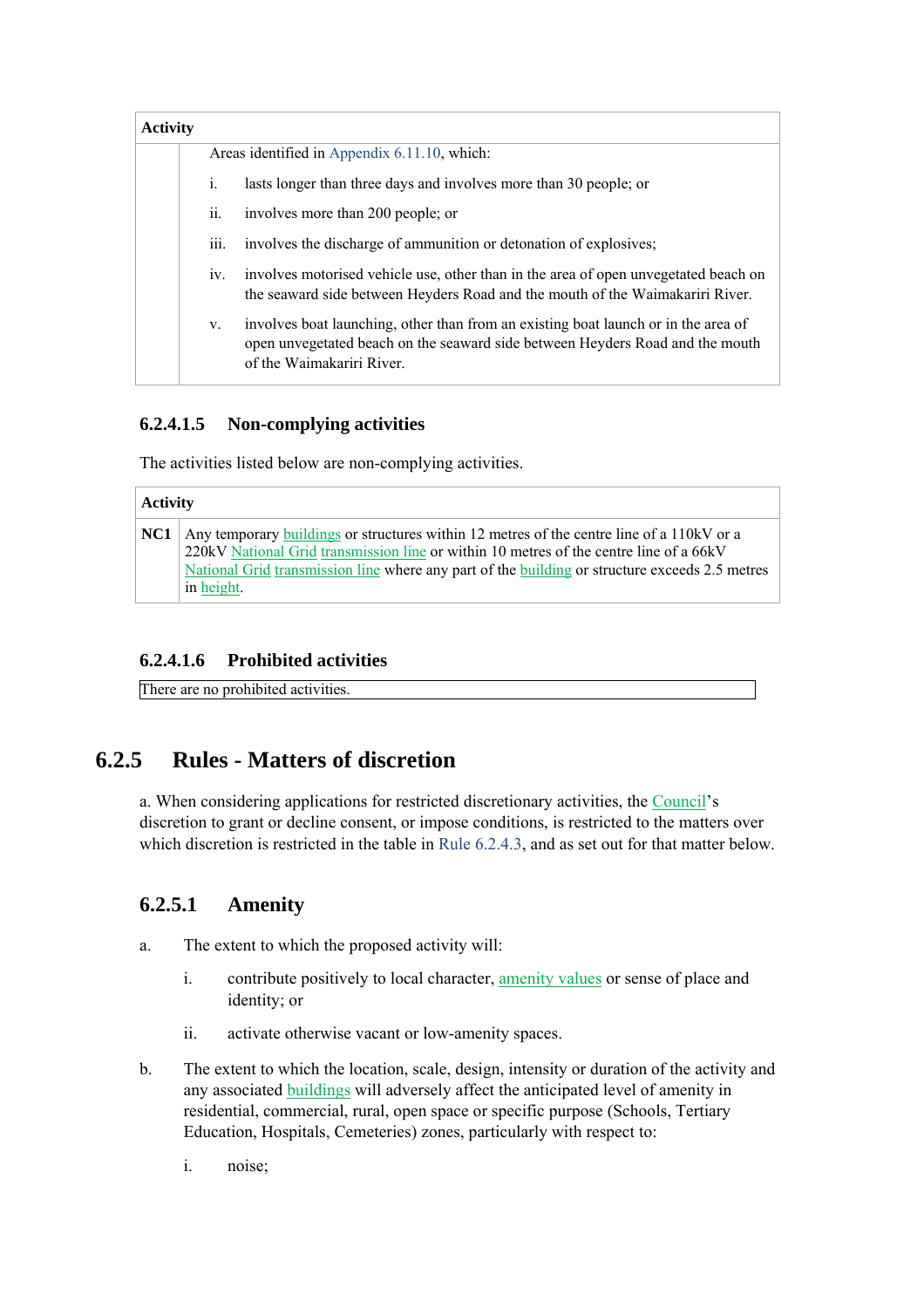- ii. outdoor lighting;
- iii. hours of operation;
- iv. cumulative effects of all temporary activities and buildings using the proposed location;
- v. overshadowing;
- vi. loss of privacy;
- vii. visual amenity;
- viii. waste management and littering; and
- ix. alcohol-related anti-social behaviour.

## **6.2.5.2 Transport**

- a. The extent to which the location, scale, intensity or duration of the activity and any associated buildings will adversely affect:
	- i. the efficiency of the transport network;
	- ii. public safety; and
	- iii. availability of parking for permanent commercial activities, community activities or local residents.

#### **6.2.5.3 Economic recovery and resilience**

a. The extent to which the proposed activity will contribute positively to the local economy and create spill-over trade to permanent activities in commercial centres.

#### **6.2.5.4 Competing requirements for the location**

a. The extent to which the proposed activity will limit public access to areas that would otherwise be accessible, or restrict other temporary or permanent activities from making use of the location.

## **6.2.5.5 Site disturbance or alteration**

- a. The extent to which proposed activities, buildings, associated earthworks, servicing or any additional accesses or parking areas required will create an alteration or disturbance to any:
	- i. land;
	- ii. water bodies or their margins;
	- iii. vegetation; and/or
	- iv. ecosystems